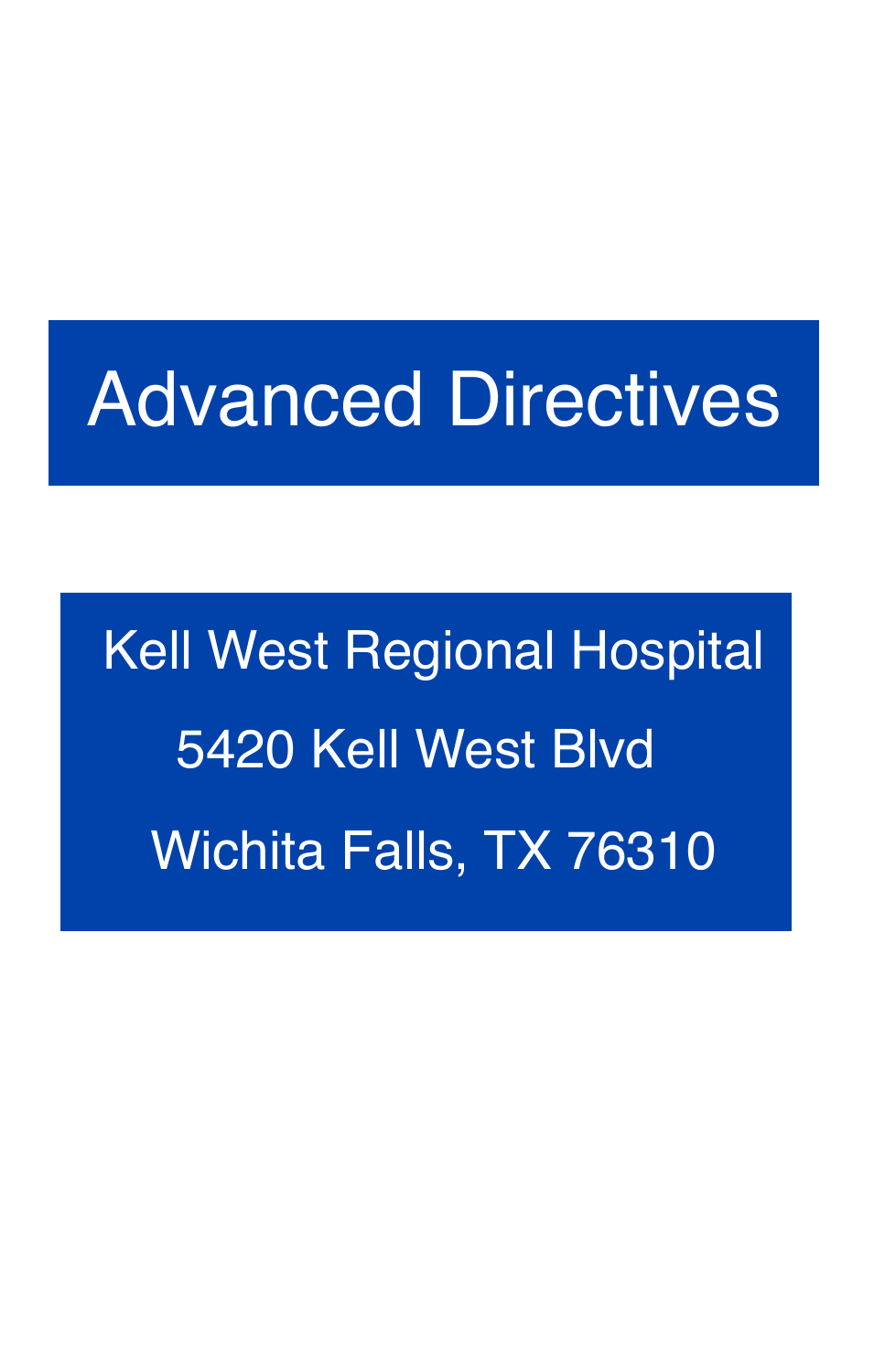# **Medical Power of Attorney**

### **Information Concerning the Medical Power of Attorney**

#### *This is an important legal document. Before signing this document, you should know these important facts:*

Except to the extent you state otherwise, this document gives the person you name as your agent the authority to make any and all health care decisions for you in accordance with your wishes, including your religious and moral beliefs, when you are no longer capable of making them yourself. Because "health care" means any treatment, service or procedure to maintain, diagnose, or treat your physical or mental condition, your agent has the power to make a broad range of health care decisions for you. Your agent may consent, refuse to consent, or withdraw consent to medical treatment and may make decisions about withdrawing or withholding life-sustaining treatment. Your agent may not consent to voluntary inpatient mental health services, convulsive treatment, psychosurgery, or abortion. A physician must comply with your agent's instructions or allow you to be transferred to another physician.

Your agent's authority begins when your doctor certifies that you lack the competence to make health care decisions.

Your agent is obligated to follow your instructions when making decisions on your behalf. Unless you state otherwise, your agent has the same authority to make decisions about your health care as you would have.

It is important you discuss this document with your physician or other health care provider before you sign it to make sure that you understand the nature and range of decisions that may be made on your behalf. If you do not have a physician, you should talk to someone who is knowledgeable about these issues and can answer your questions. You do not need a lawyer's assistance to complete this document, but if there is anything in this document that you do not understand, you should ask a lawyer to explain it to you.

The person you appoint as agent should be someone you know and trust. The person must be 18 years of age or older or a person under 18 years of age who has had the disabilities of minority removed. If you appoint your health or residential care provider (e.g., your physician or an employee of a home health agency, hospital, nursing home, or residential care home, other than a relative), that person has to choose between acting as your agent or as your health or residential care provider; the law does not permit a person to do both at the same time.

You should inform the person you appoint that you want the person to be your health care agent. You should discuss this document with your agent and your physician, and give each a signed copy. You should indicate on the document itself the people and institutions who have signed copies. Your agent is not liable for health care decisions made in good faith on your behalf.

Even after you have signed this document, you have the right to make health care decisions for yourself as long as you are able to do so, and treatment cannot be given to you or stopped over your objection. You have the right to revoke the authority granted to your agent by informing your agent or your health or residential care provider orally or in writing or by your execution of a subsequent Medical Power of Attorney. Unless you state otherwise, your appointment of a spouse dissolves on divorce.

This document may not be changed or modified. If you want to make changes in the document, you must make an entirely new one.

You may wish to designate an alternate agent in the event that your agent is unwilling, unable, or ineligible to act as your agent. Any alternate agent you designate has the same authority to make health care decisions for you.

THIS POWER OF ATTORNEY IS NOT VALID UNLESS IT IS SIGNED IN THE PRESENCE OF TWO COMPETENT ADULT WITNESSES. THE FOLLOWING MAY NOT ACT AS ONE OF THE WITNESSES:

- (1) the person you have designated as your agent;
- (2) a person related to you by blood or marriage; (3) a person entitled to any part of your estate after your death under a will or codicil executed
- by you or by operation of law;
- (4) your attending physician;
- (5) an employee of your attending physician;
- (6) an employee of a health care facility in which you are a patient if the employee is providing direct patient care to you or is an officer, director, partner, or business office employee of the health care facility or of any parent organization of the health care facility; or
- (7) a person who, at the time this power of attorney is executed, has a claim against any part of your estate after your death.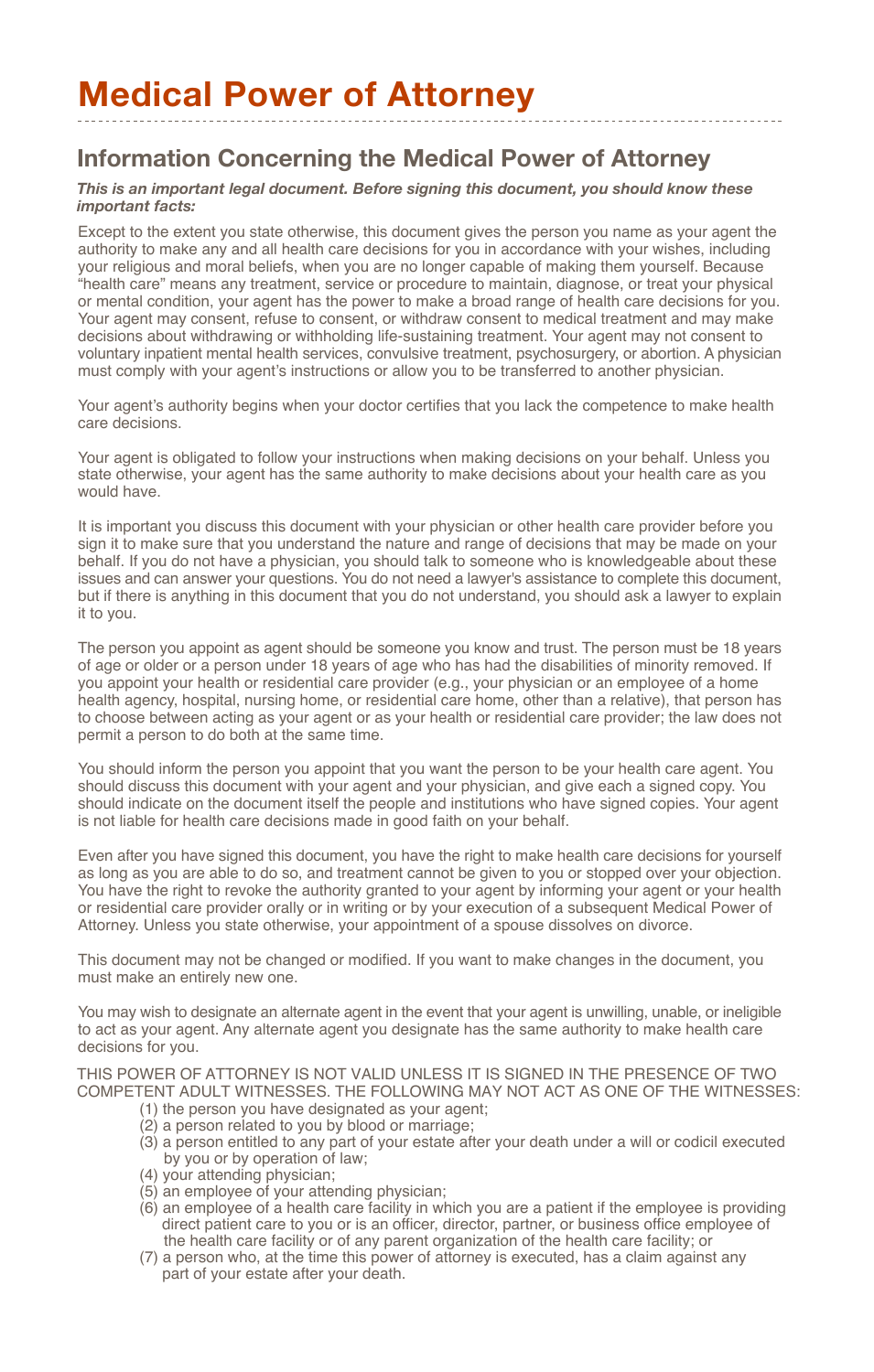### **Designation of Health Care Agent**

| appoint: appoint: appoint: appoint: appoint: appoint: appoint: appoint: appoint: appoint: approximate approximate approximate approximate approximate approximate approximate approximate approximate approximate approximate |  |
|-------------------------------------------------------------------------------------------------------------------------------------------------------------------------------------------------------------------------------|--|
|                                                                                                                                                                                                                               |  |
|                                                                                                                                                                                                                               |  |
|                                                                                                                                                                                                                               |  |
|                                                                                                                                                                                                                               |  |

as my agent to make any and all health care decisions for me, except to the extent I state otherwise in this document. This Medical Power of Attorney takes effect if I become unable to make my own health care decisions and this fact is certified in writing by my physician.

#### *LIMITATIONS ON THE DECISION-MAKING AUTHORITY OF MY AGENT ARE AS FOLLOWS:*

#### **DESIGNATION OF ALTERNATE AGENT**

(You are not required to designate an alternate agent, but you may do so. An alternate agent may make the same health care decisions as the designated agent if the designated agent is unable or unwilling to act as your agent. If the agent designated is your spouse, the designation automatically is revoked by law if your marriage is dissolved.)

If the person designated as my agent is unable or unwilling to make health care decisions for me, I designate the following persons to serve as my agent to make health care decisions for me as authorized by this document, who serve in the following order:

| Α. | <b>First Alternate Agent</b>                                                                                                                                                                                                                                                                   |  |
|----|------------------------------------------------------------------------------------------------------------------------------------------------------------------------------------------------------------------------------------------------------------------------------------------------|--|
|    | Name: 2008 2009 2010 2020 2020 2021 2022 2023 2024 2022 2023 2024 2022 2023 2024 2022 2023 2024 2022 2023 2024                                                                                                                                                                                 |  |
|    |                                                                                                                                                                                                                                                                                                |  |
|    |                                                                                                                                                                                                                                                                                                |  |
| В. | Second Alternate Agent                                                                                                                                                                                                                                                                         |  |
|    |                                                                                                                                                                                                                                                                                                |  |
|    |                                                                                                                                                                                                                                                                                                |  |
|    |                                                                                                                                                                                                                                                                                                |  |
|    | The original of this document is kept at:<br>,我们也不能会有什么。""我们的人,我们也不能会有什么?""我们的人,我们也不能会有什么?""我们的人,我们也不能会有什么?""我们的人,我们也不能会有什么?""                                                                                                                                                                 |  |
|    |                                                                                                                                                                                                                                                                                                |  |
|    | The following individuals or institutions have signed copies:<br>Name: Name: Name: Name: Name: Name: Name: Name: Name: Name: Name: Name: Name: Name: Name: Name: Name: Name: Name: Name: Name: Name: Name: Name: Name: Name: Name: Name: Name: Name: Name: Name: Name: Name: Name: Name: Name: |  |
|    |                                                                                                                                                                                                                                                                                                |  |
|    |                                                                                                                                                                                                                                                                                                |  |

Name:

Address: \_\_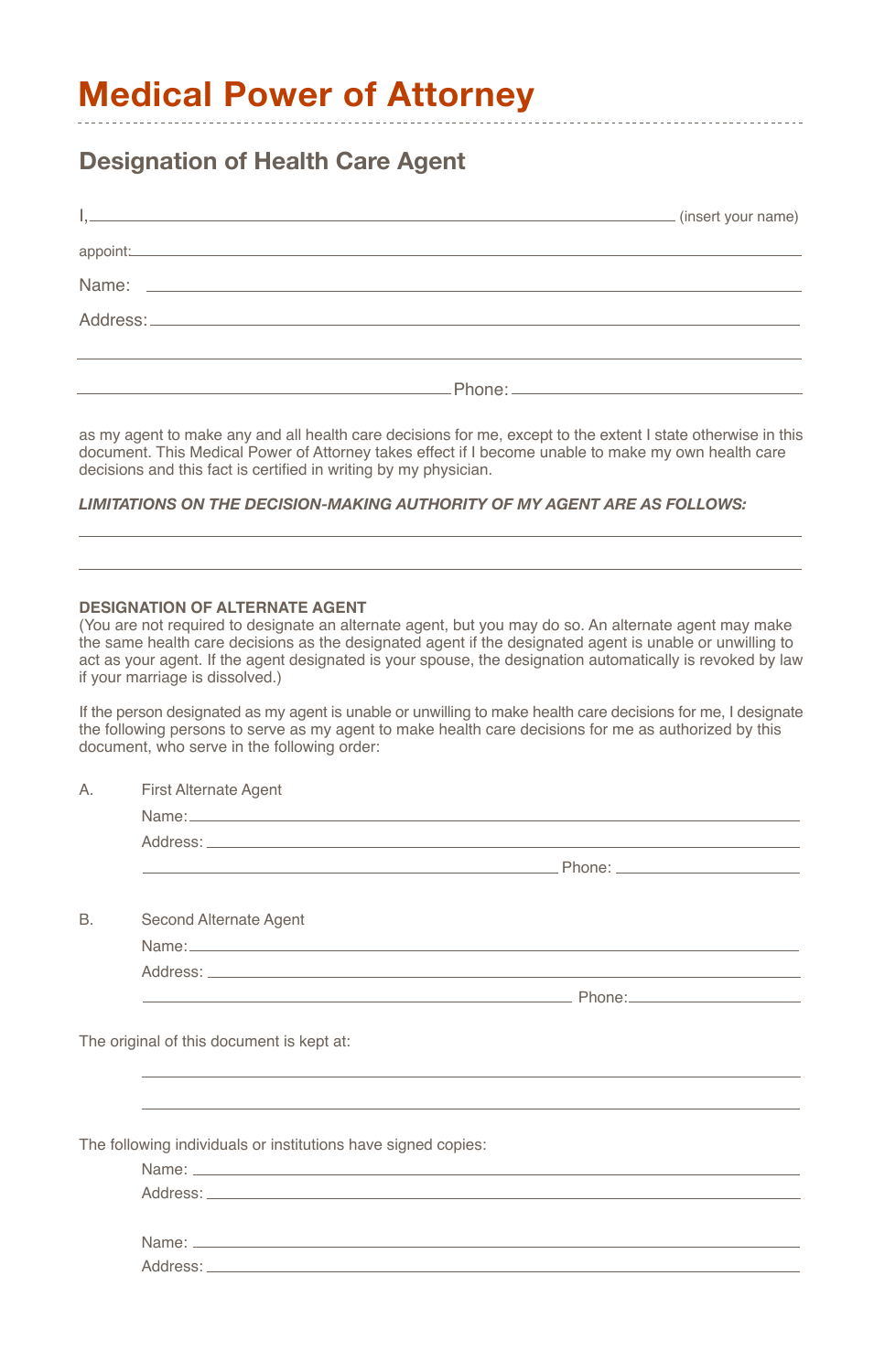# **Medical Power of Attorney**

#### **Duration**

I understand that this power of attorney exists indefinitely from the date I execute this document unless I establish a shorter time or revoke the power of attorney. If I am unable to make health care decisions for myself when this power of attorney expires, the authority I have granted my agent continues to exist until the time I become able to make health care decisions for myself.

(If applicable) This power of attorney ends on the following date:

#### **PRIOR DESIGNATIONS REVOKED**

I revoke any prior Medical Power of Attorney.

#### **ACKNOWLEDGMENT OF DISCLOSURE STATEMENT**

I have been provided with a disclosure statement explaining the effect of this document. I have read and understand the information contained in the disclosure statement. (YOU MUST DATE AND SIGN THIS POWER OF ATTORNEY.)

|    | I sign my name to this Medical Power of Attorney on Committee Commission and Attorney on Commission and Commission and Commission and Commission and Commission and Commission and Commission and Commission and Commission an |  |
|----|--------------------------------------------------------------------------------------------------------------------------------------------------------------------------------------------------------------------------------|--|
|    | $(month)$ (year)                                                                                                                                                                                                               |  |
| at |                                                                                                                                                                                                                                |  |
|    |                                                                                                                                                                                                                                |  |
|    | (City and State)                                                                                                                                                                                                               |  |
|    | (Signature)                                                                                                                                                                                                                    |  |
|    |                                                                                                                                                                                                                                |  |
|    | (Print Name)                                                                                                                                                                                                                   |  |

#### **STATEMENT OF FIRST WITNESS**

I am not the person appointed as agent by this document. I am not related to the principal by blood or marriage. I would not be entitled to any portion of the principal's estate on the principal's death. I am not the attending physician of the principal or an employee of the attending physician. I have no claim against any portion of the principal's estate on the principal's death. Furthermore, if I am an employee of a health care facility in which the principal is a patient, I am not involved in providing direct patient care to the principal and am not an officer, director, partner or business office employee of the health care facility or of any parent organization of the health care facility.

| <b>SIGNATURE OF SECOND WITNESS</b> |                                                                                                                                                                                                                                |
|------------------------------------|--------------------------------------------------------------------------------------------------------------------------------------------------------------------------------------------------------------------------------|
|                                    |                                                                                                                                                                                                                                |
|                                    |                                                                                                                                                                                                                                |
|                                    | Date: the contract of the contract of the contract of the contract of the contract of the contract of the contract of the contract of the contract of the contract of the contract of the contract of the contract of the cont |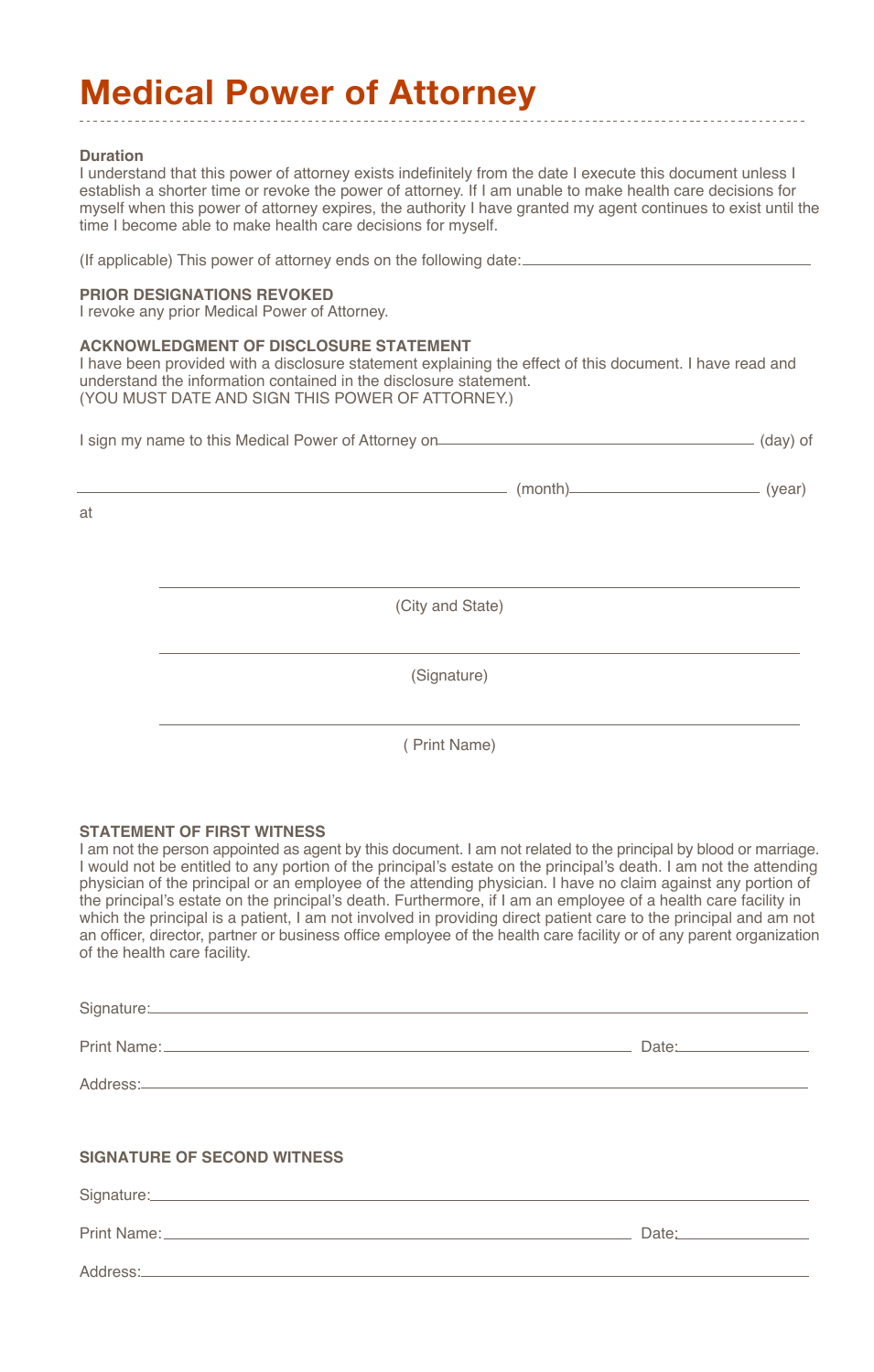## **Directive to Physicians and Family or Surrogates**

## **INSTRUCTIONS FOR COMPLETING THIS DOCUMENT:**

This is an important legal document known as an advance directive. It is designed to help you communicate your wishes about medical treatment at some time in the future when you are unable to make your wishes known because of illness or injury. These wishes usually are based on personal values. In particular, you may want to consider what burdens or hardships of treatment you would be willing to accept for a particular amount of benefit obtained if you were seriously ill.

You are encouraged to discuss your values and wishes with your family or chosen spokesperson, as well as your physician. Your physician, other health care provider, or medical institution may provide you with various resources to assist you in completing your advance directive. Brief definitions are listed below and may aid you in your discussions and advance planning. **Initial the treatment choices that best reflect your personal preferences.** Provide a copy of your directive to your physician, most frequently used hospital, and family or spokesperson. Consider a periodic review of this document. By periodic review, you can best assure that the directive reflects your preferences.

In addition to this advance directive, Texas law provides for two other types of directives that can be important during a serious illness. These are the Medical Power of Attorney and the Out-of-Hospital Do-Not-Resuscitate Order. You may wish to discuss these with your physician, family, hospital representative or other advisers. You also may wish to complete a directive related to the donation of organs and tissues.

## **DIRECTIVE**

(insert your name), recognize that

the best health care is based on a partnership of trust and communication with my physician. My physician and I will make health care decisions together as long as I am of sound mind and able to make my wishes known. If there comes a time that I am unable to make medical decisions about myself because of illness or injury, I direct that the following treatment preferences be honored:

If, in the judgment of my physician, I am suffering with a **terminal condition** from which I am expected to die within six months, even with available life-sustaining treatment provided in accordance with prevailing standards of medical care:

- I request that all treatments other than those needed to keep me comfortable be discontinued or withheld, and my physician allow me to die as gently as possible; OR
	- L I request that I be kept alive in this terminal condition using available life-sustaining treatment. (THIS SELECTION DOES NOT APPLY TO HOSPICE CARE.)

If, in the judgment of my physician, I am suffering with an **irreversible condition** so that I cannot care for myself or make decisions for myself and am expected to die without life-sustaining treatment provided in accordance with prevailing standards of care:

- I request that all treatments other than those needed to keep me comfortable be discontinued or withheld, and my physician allow me to die as gently as possible; OR
- I request that I be kept alive in this irreversible condition using available life-sustaining treatment. (THIS SELECTION DOES NOT APPLY TO HOSPICE CARE.)

Additional requests: (After discussion with your physician, you may wish to consider listing particular treatments in this space that you *do or do not* want in specific circumstances, such as artificial nutrition and fluids, intravenous antibiotics, etc. Be sure to state whether you *do* or *do not* want the particular treatment.)

After signing this directive, if my representative or I elect hospice care, I understand and agree that only those treatments needed to keep me comfortable would be provided and I would not be given available lifesustaining treatment.

(If a Medical Power of Attorney has been executed, then an agent already has been named and you should not list additional names in this document.)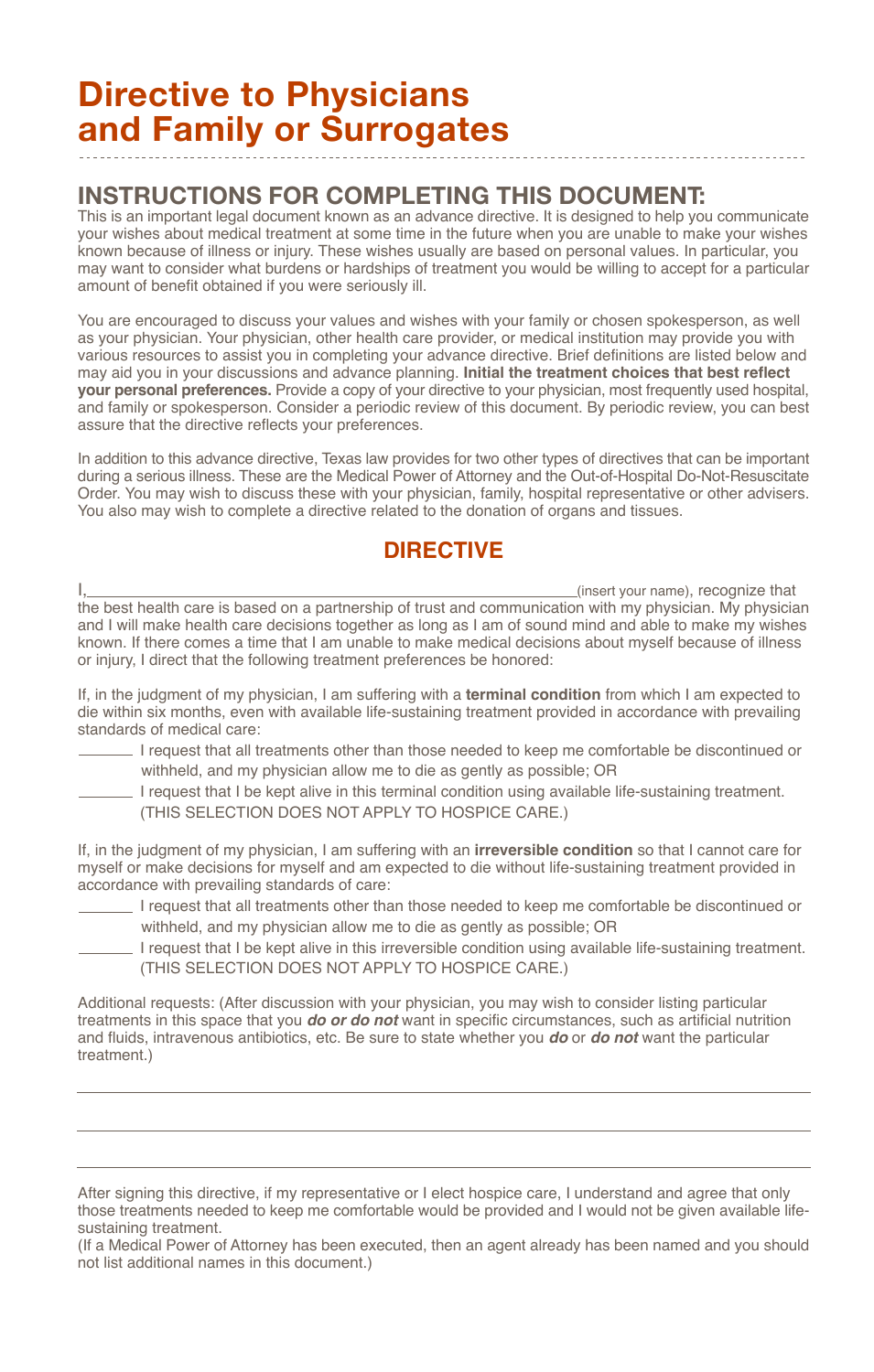## **Directive to Physicians and Family or Surrogates**

If I do not have a Medical Power of Attorney, and I am unable to make my wishes known, I designate the following person(s) to make treatment decisions with my physician compatible with my personal values:

1. 2.

If the above persons are not available, or if I have not designated a spokesperson, I understand that a spokesperson will be chosen for me following standards specified in the laws of Texas. If, in the judgment of my physician, my death is imminent within minutes to hours, even with the use of all available medical treatment provided within the prevailing standard of care, I acknowledge that all treatments may be withheld or removed except those needed to maintain my comfort. I understand that under Texas law this directive has no effect if I have been diagnosed as pregnant. This directive will remain in effect until I evoke it. No other persons may do so.

| Signed_                           | Date |
|-----------------------------------|------|
|                                   |      |
|                                   |      |
| City, County, State of Residence_ |      |

Two competent adult witnesses must sign below, acknowledging the signature of the declarant. The witness designated as Witness 1 may not be a person designated to make a treatment decision for the patient and may not be related to the patient by blood or marriage. This witness may not be entitled to any part of the estate and may not have claim against the estate of the patient. This witness may not be the attending physician or an employee of the attending physician. If this witness is an employee of a health care facility in which the patient is being cared for, this witness may not be involved in providing direct patient care to the patient. This witness may not be an officer, director, partner or business office employee of a health care facility in which the patient is being cared for or of any parent organization of the health care facility.

Witness 1\_

Witness<sub>2</sub>

**Definitions:**

• *"Artificial nutrition and hydration"* means the provision of nutrients or fluids by a tube inserted in a vein, under the skin in the subcutaneous tissues, or in the stomach (gastrointestinal tract).

• *"Irreversible condition"* means a condition, injury or illness:

(1) that may be treated, but is never cured or eliminated;

(2) that leaves a person unable to care for or make decisions for himself/herself; and

(3) that, without life-sustaining treatment provided in accordance with the prevailing standard of medical care, is fatal.

**Explanation:** Many serious illnesses such as cancer, failure of major organs (kidney, heart, liver or lung), and serious brain disease

• *"Life-sustaining treatment"* means treatment that, based on reasonable medical judgment, sustains the life of a patient and without which the patient will die. The term includes both life-sustaining medications and artificial life support, such as mechanical breathing machines, kidney dialysis treatment, and artificial hydration and nutrition. The term does not include the administration of pain management medication, the performance of a medical procedure necessary to provide comfort care, or any other medical care provided to alleviate a patient's pain.

• *"Terminal condition"* means an incurable condition caused by injury, disease or illness that according to reasonable medical judgment, will produce death within six months, even with available life-sustaining treatment provided in accordance with the prevailing standard of medical care.

**Explanation:** Many serious illnesses may be considered irreversible early in the course of the illness, but they may not be considered terminal until the disease is fairly advanced. In thinking about terminal illness and its treatment, you again may wish to consider the relative benefits and burdens of treatment and discuss your wishes with your physician, family or other important people in your life.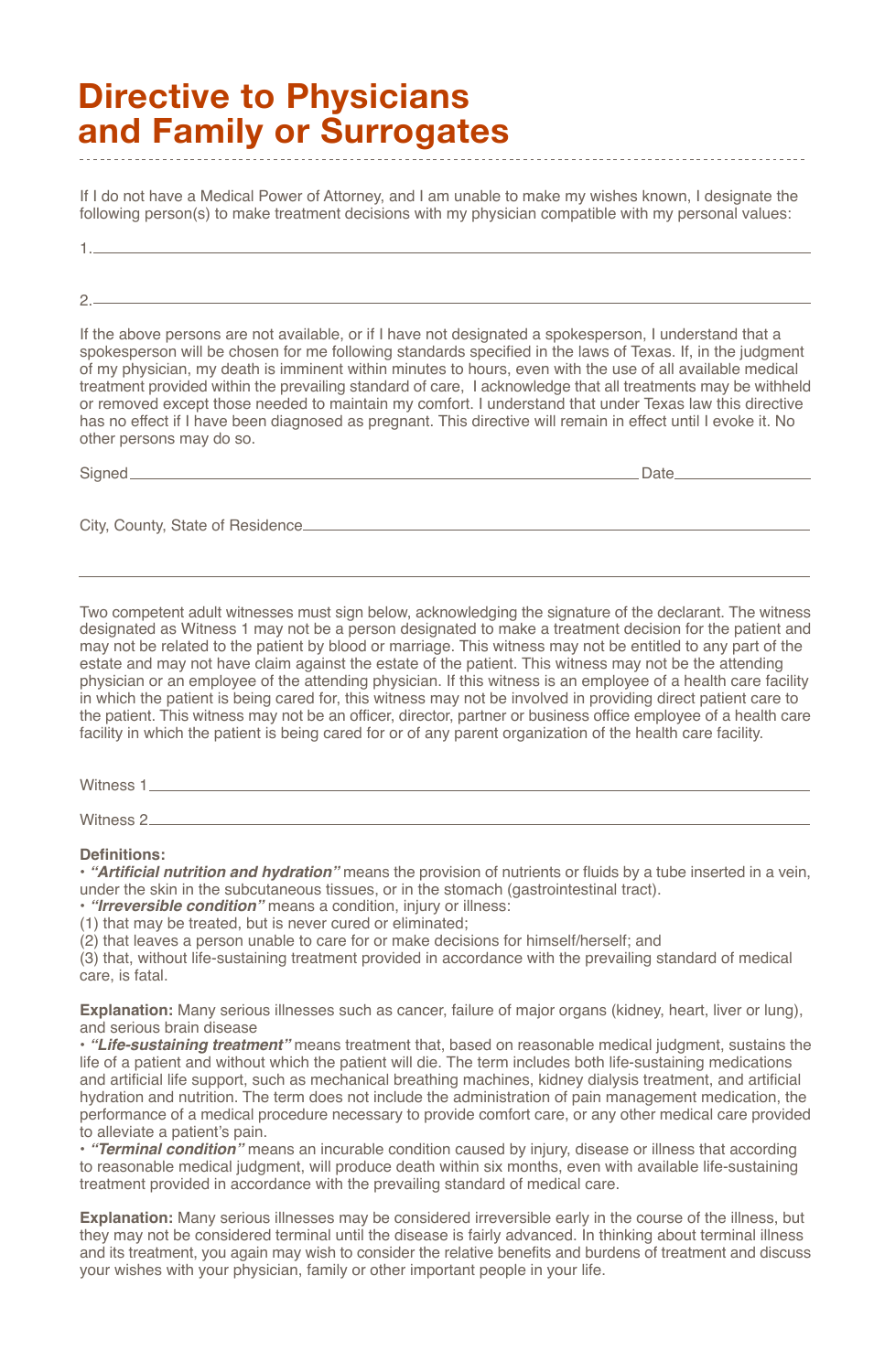# **Advance Directive Cards**

 $\overline{O}$ 

## **Wallet Cards for Texas Advance Directives**

Cut out and complete the cards below.

Put one card in the wallet or purse you carry most often, along with your driver's license or health insurance card.

You may keep a second card on the refrigerator, in your motor vehicle glove compartment, a spare wallet or purse, or other easy-to-find place.

| <b>ATTN: TEXAS HEALTH CARE PROVIDERS</b>                                                                                            | <b>ATTN: TEXAS HEALTH CARE PROVIDERS</b>                                                                                                                                                                                       |
|-------------------------------------------------------------------------------------------------------------------------------------|--------------------------------------------------------------------------------------------------------------------------------------------------------------------------------------------------------------------------------|
| I have created the following Advance Directives:<br>(Check one or more, as appropriate)                                             | I have created the following Advance Directives:<br>(Check one or more, as appropriate)                                                                                                                                        |
| Texas Directive to Physicians (Living Will)<br>Medical Power of Attorney for Healthcare<br>Out-of-Hospital Do-Not-Resuscitate Order | Texas Directive to Physicians (Living Will)<br>Medical Power of Attorney for Healthcare<br>Out-of-Hospital Do-Not-Resuscitate Order                                                                                            |
| A copy is available at:                                                                                                             | A copy is available at:                                                                                                                                                                                                        |
|                                                                                                                                     |                                                                                                                                                                                                                                |
|                                                                                                                                     |                                                                                                                                                                                                                                |
|                                                                                                                                     | Date and the contract of the contract of the contract of the contract of the contract of the contract of the contract of the contract of the contract of the contract of the contract of the contract of the contract of the c |
|                                                                                                                                     |                                                                                                                                                                                                                                |
|                                                                                                                                     |                                                                                                                                                                                                                                |
| <b>ATTN: TEXAS HEALTH CARE PROVIDERS</b>                                                                                            | <b>ATTN: TEXAS HEALTH CARE PROVIDERS</b>                                                                                                                                                                                       |
| I have created the following Advance Directives:<br>(Check one or more, as appropriate)                                             | I have created the following Advance Directives:<br>(Check one or more, as appropriate)                                                                                                                                        |
| Texas Directive to Physicians (Living Will)<br>Medical Power of Attorney for Healthcare<br>Out-of-Hospital Do-Not-Resuscitate Order | Texas Directive to Physicians (Living Will)<br>Medical Power of Attorney for Healthcare<br>Out-of-Hospital Do-Not-Resuscitate Order                                                                                            |
| A copy is available at:                                                                                                             | A copy is available at:                                                                                                                                                                                                        |
|                                                                                                                                     |                                                                                                                                                                                                                                |
|                                                                                                                                     |                                                                                                                                                                                                                                |
| Date https://www.factbook.com/                                                                                                      | Date has been as a series of the series of the series of the series of the series of the series of the series of the series of the series of the series of the series of the series of the series of the series of the series  |